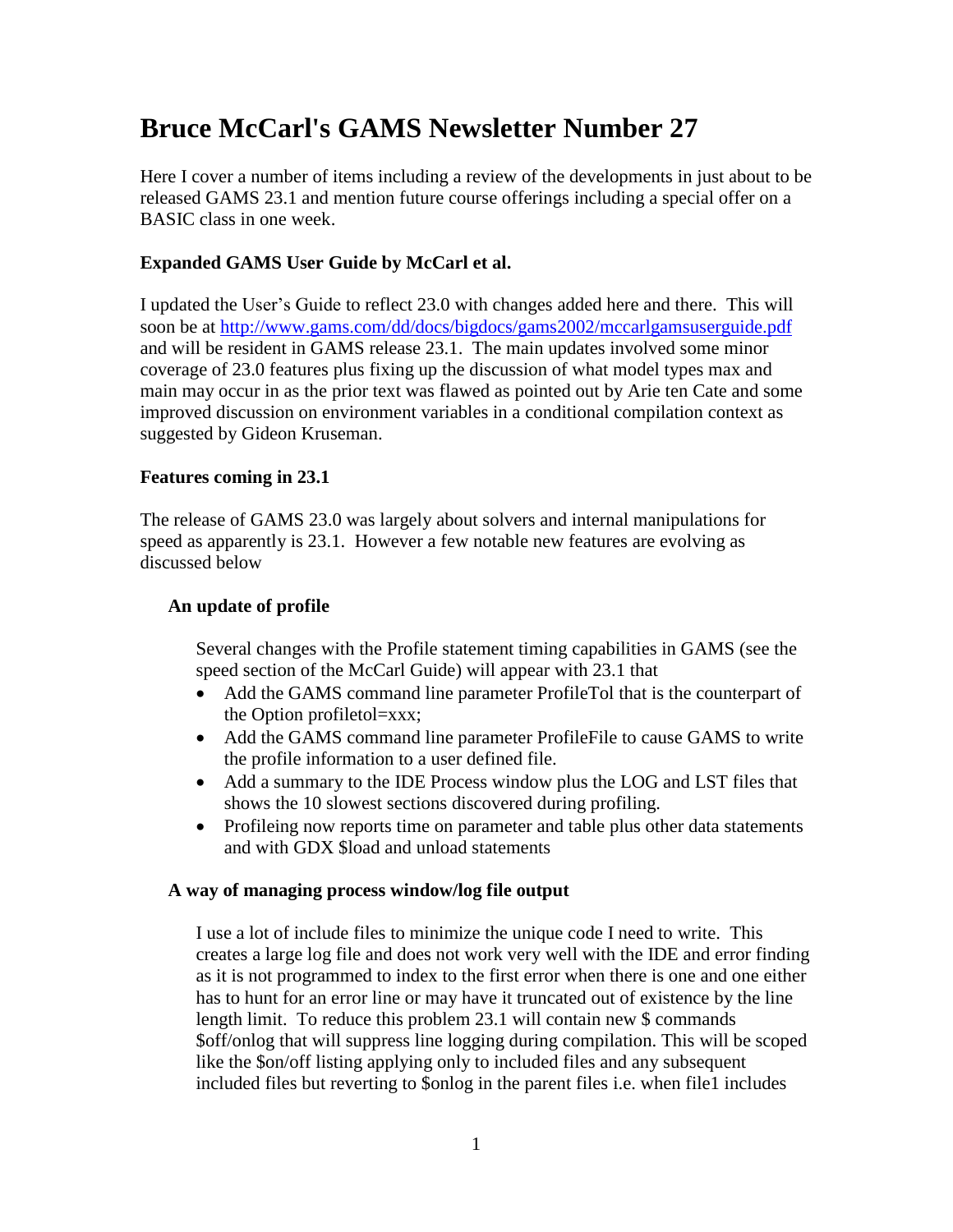file 2 and file 2 contains \$offlog then subsequent lines in file 2 will not be logged but lines in file 1 will be.

#### **Solvers**

New solver versions will be put into play in 23.1 with the it likely to include

- a new experimental Coin solver CoinCouenne that is a global optimization solver for non-convex mixed integer non-linear programs, similar to the commercial solvers BARON and LindoGlobal.
- New versions of the coin solvers CoinCbc, CoinGlpk, CoinIpopt and CoinScip
- New versions of the commercial solvers GUROBI, KNITRO, MOSEK
- Capability in EMP where disjunctive programs can be solved via the following alternative automated reformulations without changes to the model
	- Convex Hull
	- $\bullet$  BigM
	- CPLEX indicators
- New In-core communication solver links for COINBONMIND, COINCBCD, and COINIPOPTD.

### **Other features**

A few other features that I have heard of are

- The default upper bound of integer variables will be changed from 100 to +Infinity
- Internally GAMS has been modified to allow faster reading of large ASCII file data statements that are not sorted
- A way of writing multiline macros will be included where a macro line terminated with a  $\iota$  is assumed to continue onto the next line with an unlimited number of continuations allowed. Example:

```
*Note that the & can be used to protect a trailing blank
$macro one "just some text \
* comment is not part of a macro
second line of macro &\
third line"
```
• The default value for iterlim has been raised to  $+i$ nf but note RESLIM is unaltered so users with big jobs still need to pay attention to that setting.

# **Courses offered**

I will be teaching

- [Basic GAMS](http://www.gams.com/mccarl/basichampton.htm) June 15-19, 2009 (3 1/2 days) in Hampton Virgina. The course is designed for those without GAMS usage experience but has also proved useful for those with years of experience. **I have a couple of slots left and will waive late registration for those registering by Thursday June 11**.
- [Advanced GAMS class](http://www.gams.com/mccarl/advanced.htm) Aug 11-14, 2009 (3 1/2 days) in the Colorado mountains at Frisco (near Breckenridge). The course covers such diverse topics as links to other programs like macros, spreadsheets, speeding up GAMS, scaling,